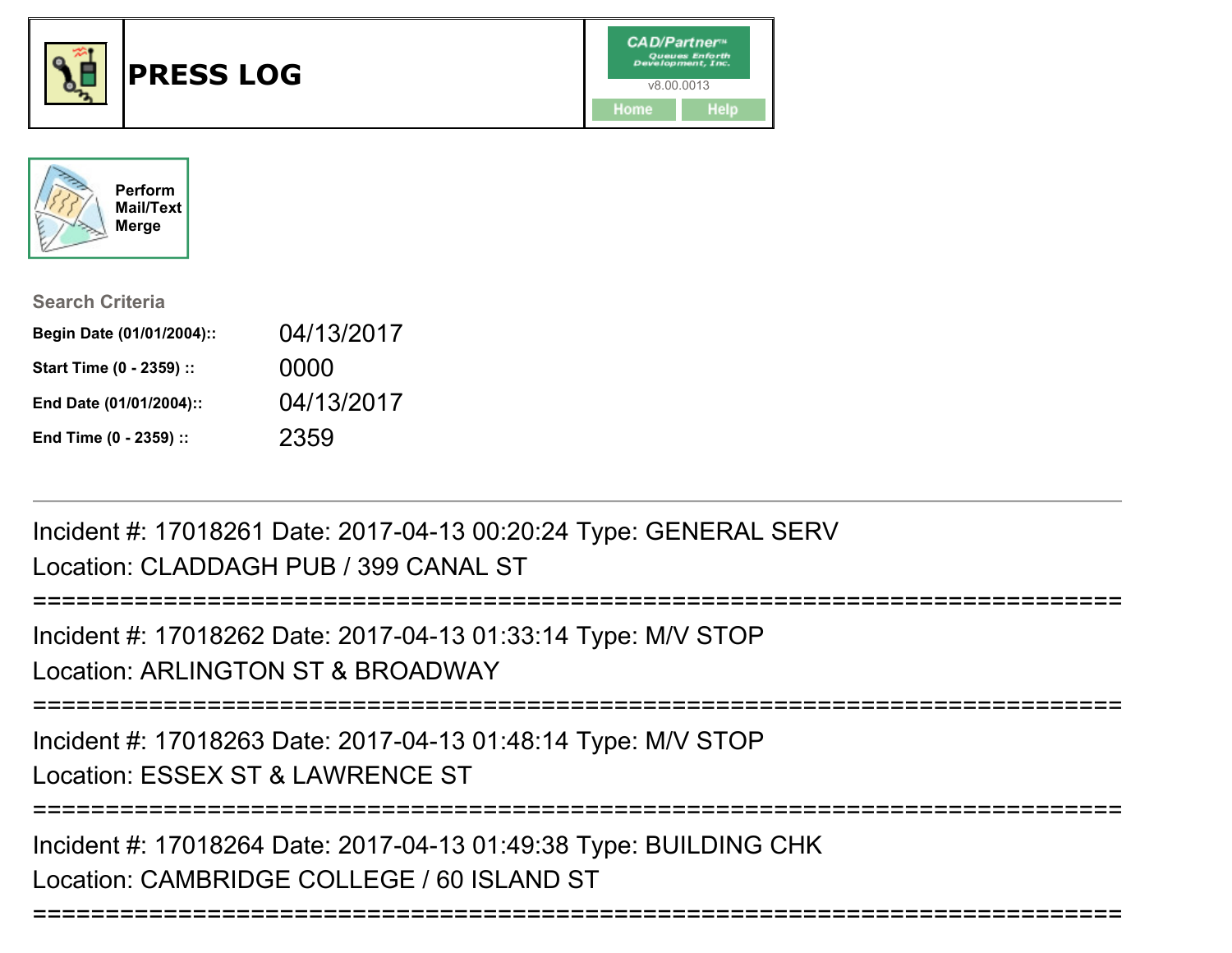Incident #: 17018265 Date: 2017-04-13 02:10:44 Type: BUILDING CHKLocation: 703 HAVERHILL ST

===========================================================================

Incident #: 17018266 Date: 2017-04-13 02:16:37 Type: M/V STOPLocation: HAVERHILL ST & AMES ST

===========================================================================

Incident #: 17018267 Date: 2017-04-13 02:20:31 Type: M/V STOPLocation: KENNETH ST & S BROADWAY

===========================================================================

Incident #: 17018268 Date: 2017-04-13 02:21:25 Type: M/V STOP

Location: BROADWAY & CROSS ST

===========================================================================

Incident #: 17018269 Date: 2017-04-13 02:23:04 Type: M/V STOP

Location: ANDOVER ST & S BROADWAY

===========================================================================

Incident #: 17018270 Date: 2017-04-13 02:36:59 Type: M/V STOPLocation: MARGIN ST & MELVIN ST

===========================================================================

Incident #: 17018271 Date: 2017-04-13 02:40:24 Type: BUILDING CHKLocation: 700 ESSEX ST

===========================================================================

Incident #: 17018272 Date: 2017-04-13 02:45:17 Type: M/V STOP

Location: CYPRESS ST & JASPER ST

**==============** 

Incident #: 17018273 Date: 2017-04-13 02:52:35 Type: BUILDING CHKLocation: 85 BAY STATE RD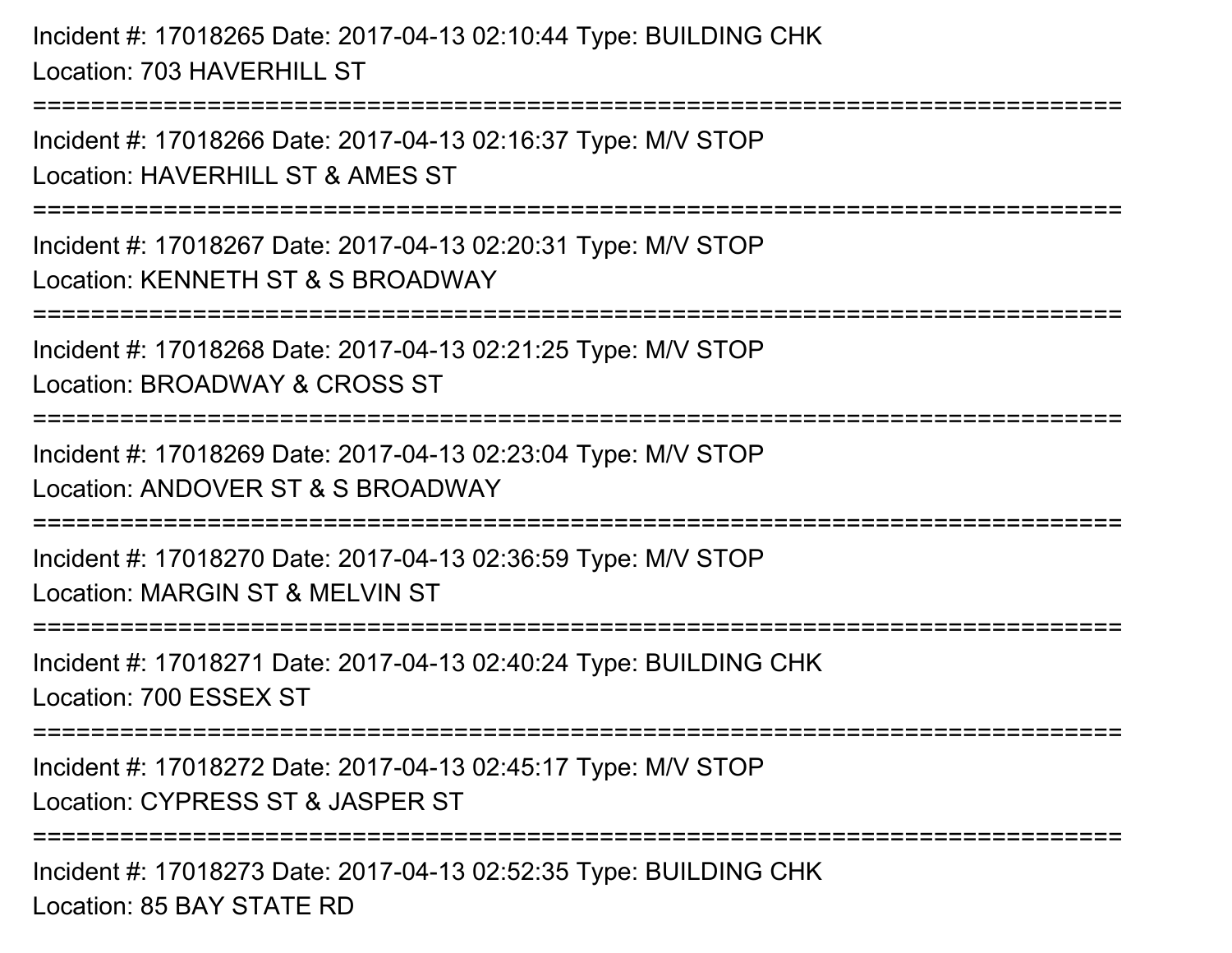Incident #: 17018275 Date: 2017-04-13 02:59:02 Type: B&E/PROGLocation: 73 ARLINGTON ST #2

===========================================================================

 $\mathcal{L}$  and  $\mathcal{L}$  is the state  $\mathcal{L}$  of  $\mathcal{L}$ 

===========================================================================

Incident #: 17018276 Date: 2017-04-13 03:03:00 Type: SUICIDE ATTEMPTLocation: 478 RIVERSIDE DR #204

===========================================================================

Incident #: 17018277 Date: 2017-04-13 03:22:12 Type: ALARMSLocation: COLONIAL LOUNGE / 283 BROADWAY

===========================================================================

Incident #: 17018278 Date: 2017-04-13 03:27:28 Type: TOW/REC/STOLLocation: 274 F HAVERHILL ST

===========================================================================

Incident #: 17018280 Date: 2017-04-13 03:28:56 Type: BUILDING CHKLocation: GOMEZ MARKET / E HAVERHILL ST & PROSPECT ST

===========================================================================

Incident #: 17018279 Date: 2017-04-13 03:29:55 Type: BUILDING CHKLocation: COMMONWEALTH MOTORS / 1 COMMONWEALTH DR

============================== ===========================================================================

Incident #: 17018281 Date: 2017-04-13 03:46:59 Type: AUTO ACC/UNK PILocation: JACKSON ST & MONTGOMERY ST

===========================================================================

Incident #: 17018282 Date: 2017-04-13 04:38:55 Type: UNKNOWN PROB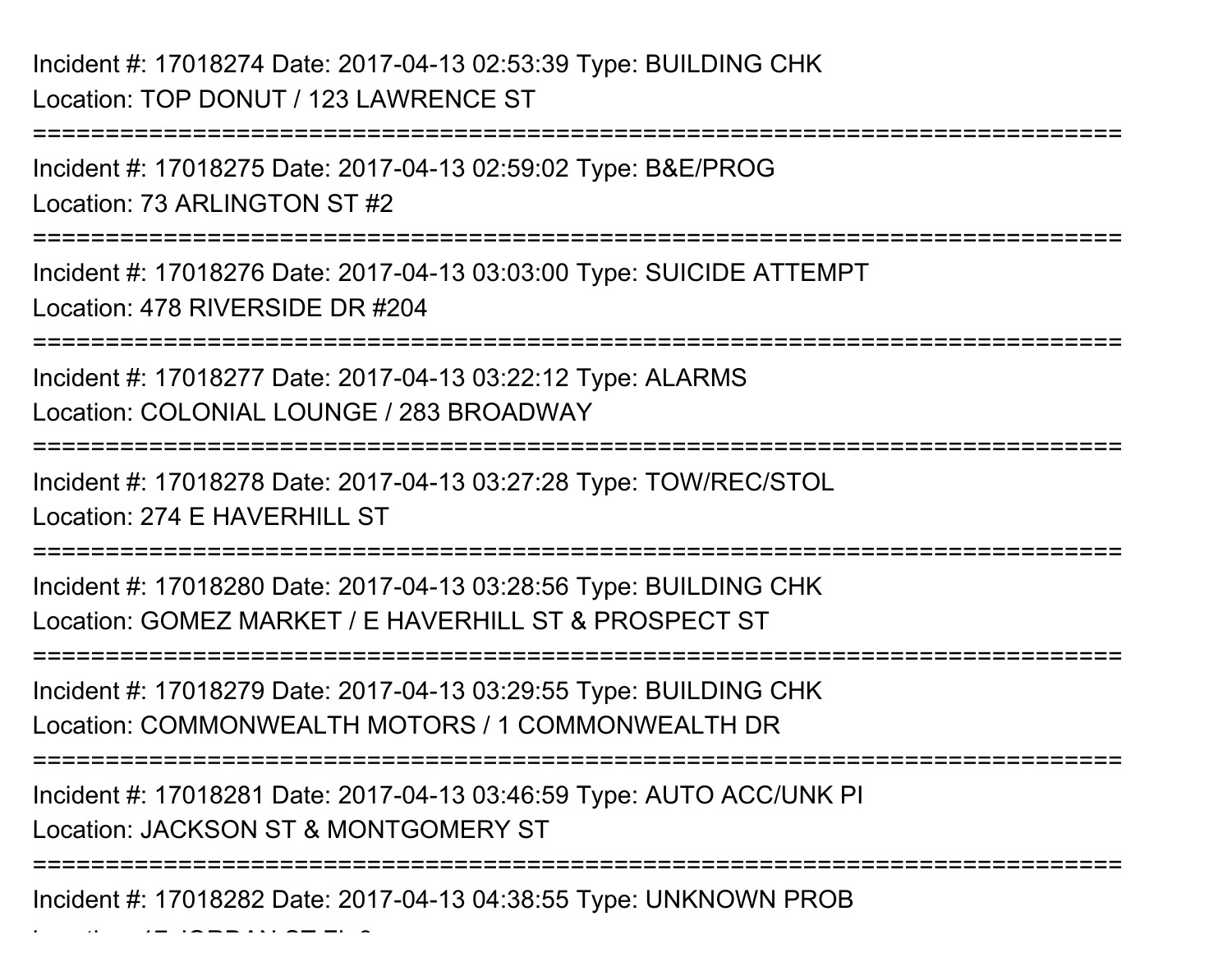Incident #: 17018283 Date: 2017-04-13 04:51:56 Type: BUILDING CHKLocation: SUN RENTAL / 252 WATER ST

===========================================================================

===========================================================================

Incident #: 17018284 Date: 2017-04-13 05:52:13 Type: MV/BLOCKINGLocation: 196 BOXFORD ST

===========================================================================

Incident #: 17018285 Date: 2017-04-13 05:57:30 Type: DOMESTIC/PASTLocation: 222 ESSEX ST #205

===========================================================================

Incident #: 17018286 Date: 2017-04-13 06:08:44 Type: M/V STOPLocation: LAWRENCE ST & LOWELL ST

===========================================================================

Incident #: 17018287 Date: 2017-04-13 06:59:04 Type: PARK & WALK

Location: BROADWAY & HAVERHILL ST

===========================================================================

Incident #: 17018288 Date: 2017-04-13 07:00:18 Type: M/V STOP

Location: BERKELEY ST & JACKSON ST

===========================================================================

Incident #: 17018289 Date: 2017-04-13 07:21:59 Type: M/V STOPLocation: LAWRENCE ST & MAPLE ST

===========================================================================

===========================================================================

Incident #: 17018290 Date: 2017-04-13 07:25:27 Type: WARRANT SERVELocation: JUVY ADJUDGED / 173 ESSEX ST #2B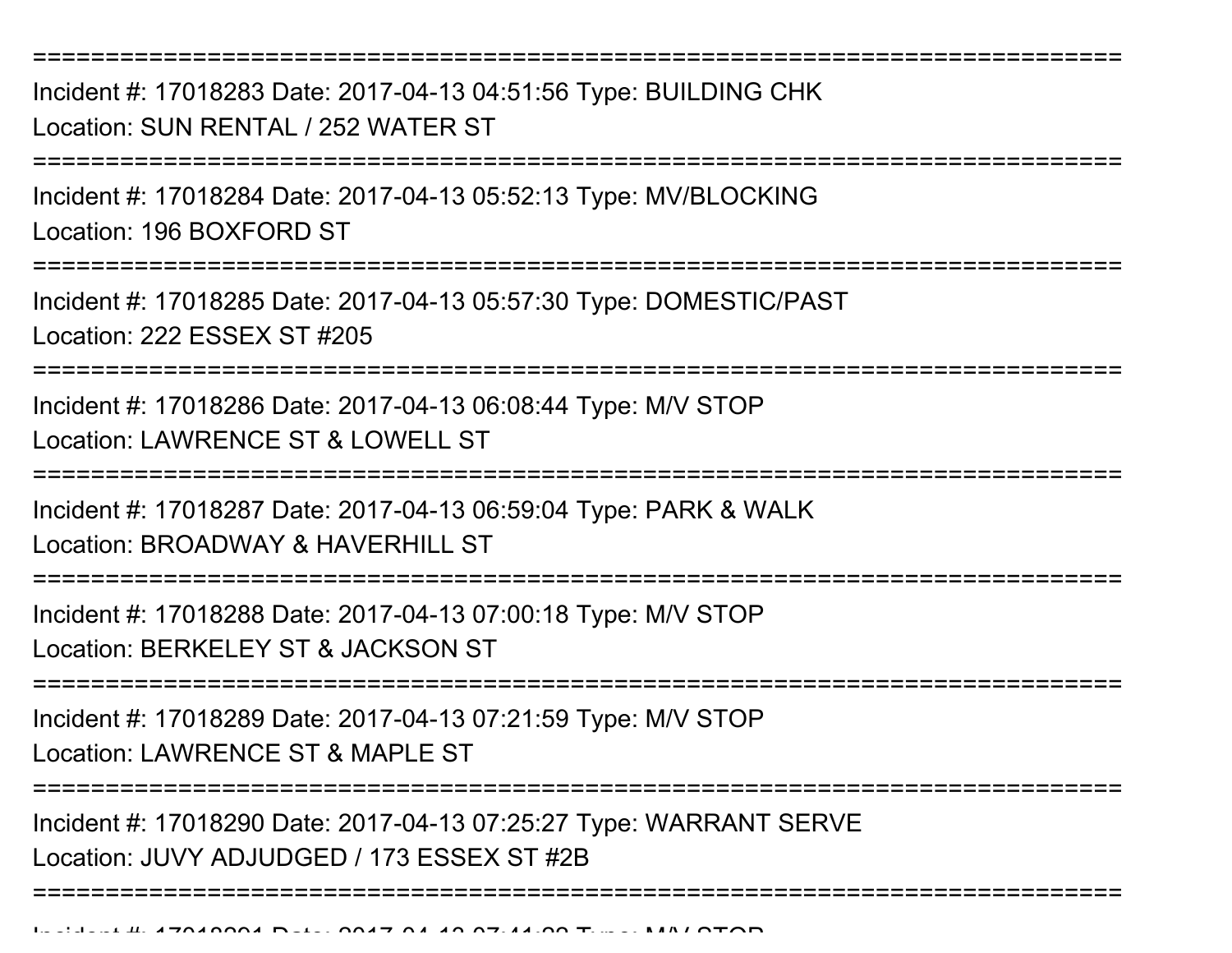Location: PARKER ST & SALEM ST

===========================================================================

Incident #: 17018292 Date: 2017-04-13 08:08:02 Type: M/V STOPLocation: BERKELEY ST & JACKSON ST

===========================================================================

Incident #: 17018293 Date: 2017-04-13 08:21:31 Type: AUTO ACC/NO PILocation: 667 ESSEX ST

===========================================================================

Incident #: 17018295 Date: 2017-04-13 09:18:35 Type: LOST PROPERTYLocation: 207 UNION ST #7

===========================================================================

Incident #: 17018294 Date: 2017-04-13 09:18:36 Type: PARK & WALKLocation: BRADFORD ST & BROADWAY

===========================================================================

Incident #: 17018296 Date: 2017-04-13 09:27:26 Type: M/V STOPLocation: 344 HAMPSHIRE ST

======================

Incident #: 17018297 Date: 2017-04-13 09:39:21 Type: INVESTIGATIONLocation: BREEN SCHOOL / 114 OSGOOD ST

===========================================================================

Incident #: 17018298 Date: 2017-04-13 09:55:27 Type: TOW OF M/V

Location: 551 LOWELL ST

========================

===========================================================================

Incident #: 17018299 Date: 2017-04-13 09:55:54 Type: M/V STOPLocation: S BROADWAY & S UNION ST EXT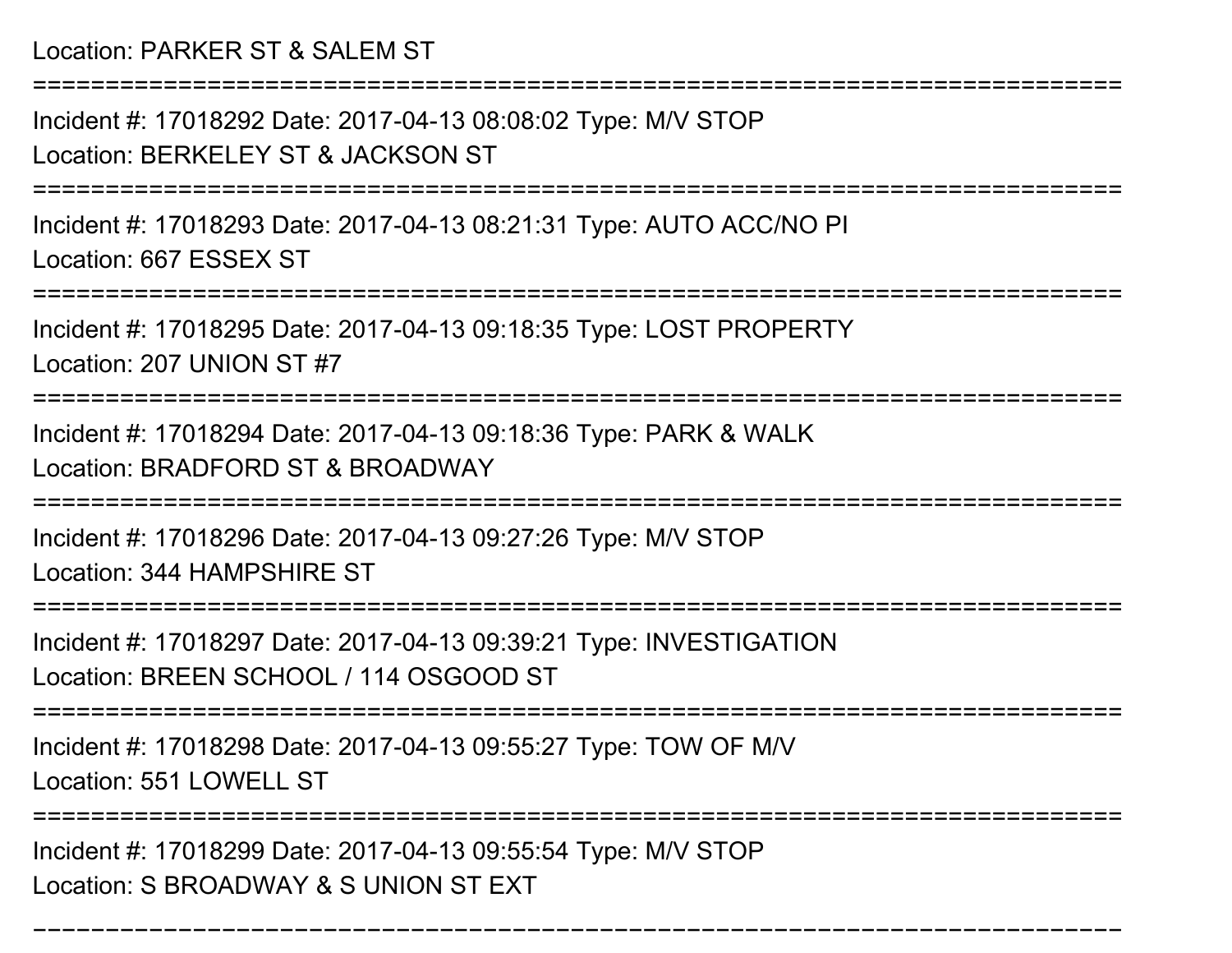Incident #: 17018302 Date: 2017-04-13 09:58:57 Type: M/V STOPLocation: S UNION ST & SALEM ST

Incident #: 17018300 Date: 2017-04-13 09:59:29 Type: ANIMAL COMPLLocation: 23 LENOX CIR

**===============** 

===========================================================================

Incident #: 17018301 Date: 2017-04-13 10:00:51 Type: PARK & WALKLocation: BRADFORD ST & BROADWAY

===========================================================================

Incident #: 17018303 Date: 2017-04-13 10:03:22 Type: LARCENY/PASTLocation: LAWRENCE HIGH SCHOOL / 50 PARK

===========================================================================

Incident #: 17018304 Date: 2017-04-13 10:13:15 Type: M/V STOP

Location: CARLETON ST & DANA ST

===========================================================================

Incident #: 17018305 Date: 2017-04-13 10:16:30 Type: M/V STOP

Location: COMMON ST & UNION ST

===========================================================================

Incident #: 17018306 Date: 2017-04-13 10:17:18 Type: GENERAL SERVLocation: 5 S UNION ST

===========================================================================

Incident #: 17018307 Date: 2017-04-13 10:26:44 Type: SUS PERS/MV

Location: BROADWAY & COMMON ST

===========================================================================

Incident #: 17018308 Date: 2017-04-13 10:27:24 Type: M/V STOPLocation: 2 GROVE ST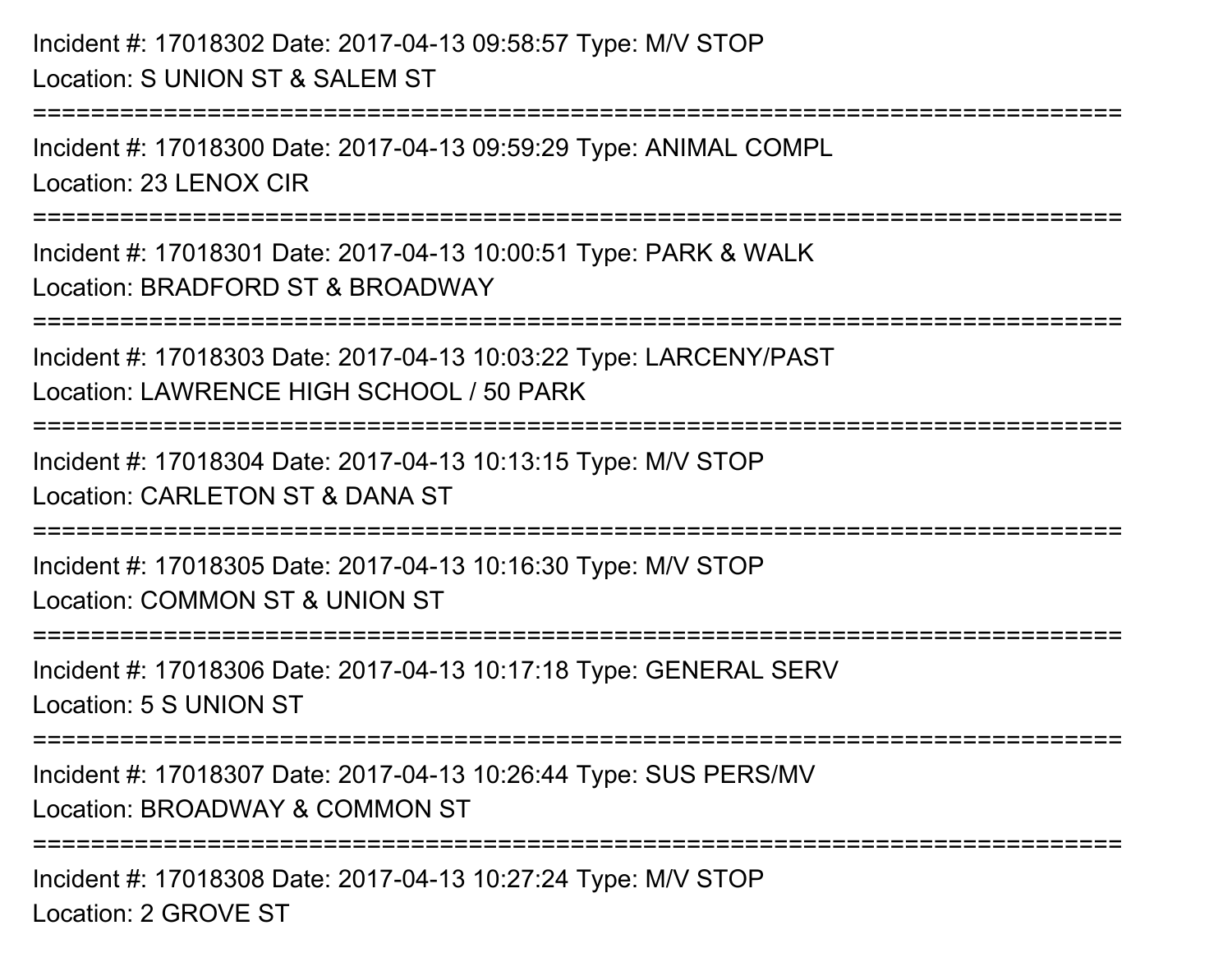Incident #: 17018309 Date: 2017-04-13 10:43:42 Type: ALARM/BURGLocation: 40 SMITH ST

===========================================================================

===========================================================================

Incident #: 17018310 Date: 2017-04-13 10:45:21 Type: M/V STOPLocation: 25 MARSTON ST

===========================================================================

Incident #: 17018311 Date: 2017-04-13 10:47:59 Type: M/V STOPLocation: 370 BROADWAY

===========================================================================

Incident #: 17018312 Date: 2017-04-13 10:51:37 Type: PARK & WALKLocation: S UNION ST & SALEM ST

===========================================================================

Incident #: 17018313 Date: 2017-04-13 10:55:47 Type: DRUG VIO

Location: ACTON ST & WEST ST

===========================================================================

Incident #: 17018314 Date: 2017-04-13 11:01:35 Type: INVESTIGATIONLocation: LAWRENCE HIGH / 233 LAWRENCE ST

===========================================================================

Incident #: 17018315 Date: 2017-04-13 11:21:07 Type: M/V STOPLocation: 5FK939 / 125 AMESBURY ST

===========================================================================

Incident #: 17018316 Date: 2017-04-13 11:24:25 Type: M/V STOP

Location: FRANKLIN ST & LOWELL ST

===========================================================================

Incident #: 17018317 Date: 2017-04-13 11:24:59 Type: PARK & WALK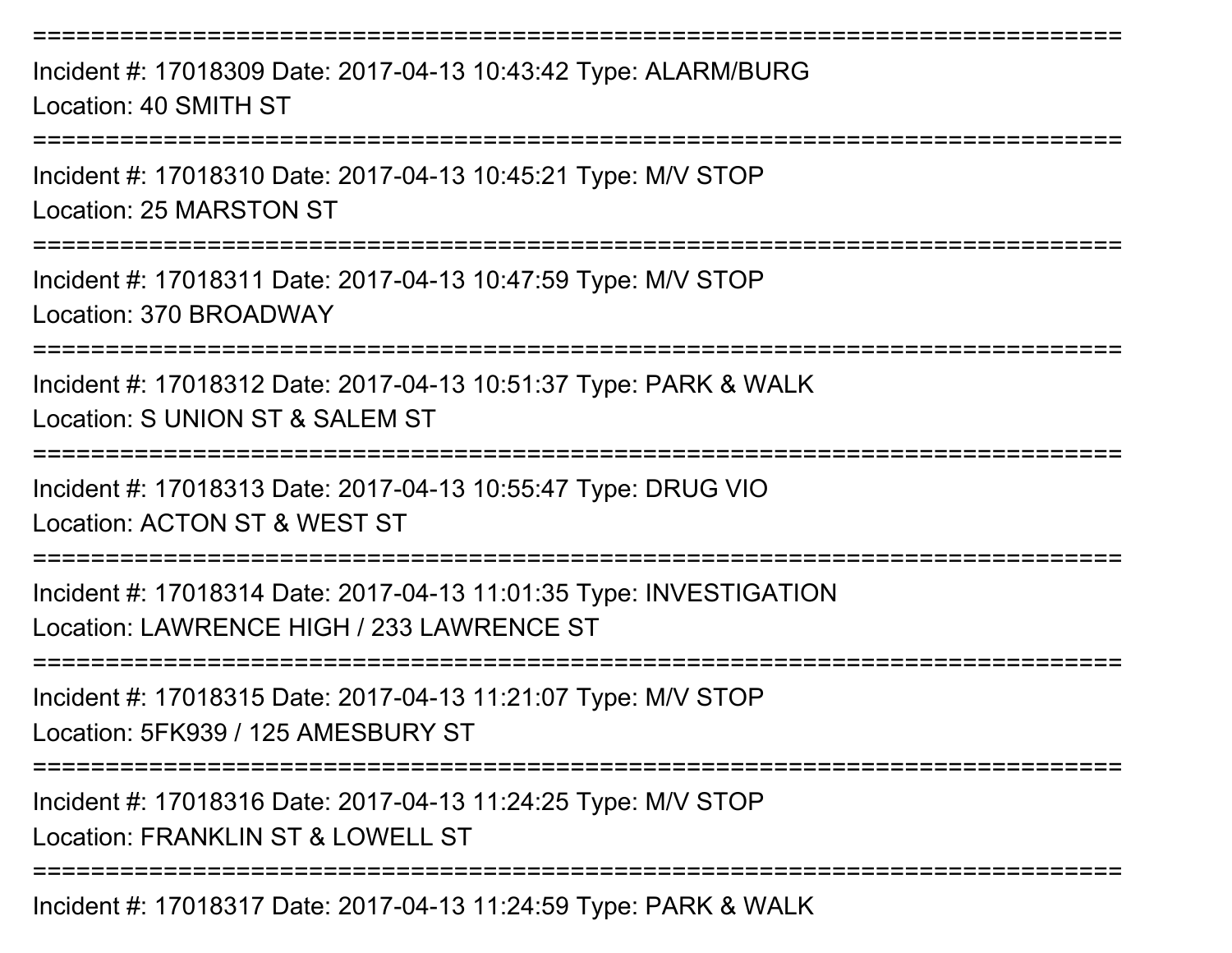Incident #: 17018318 Date: 2017-04-13 11:29:47 Type: SUS PERS/MVLocation: LAWRENCE STORE / 107 S UNION ST

===========================================================================

===========================================================================

Incident #: 17018319 Date: 2017-04-13 11:30:17 Type: GENERAL SERVLocation: 600 BROADWAY

===========================================================================

Incident #: 17018320 Date: 2017-04-13 11:37:07 Type: M/V STOPLocation: MARKET ST & S UNION ST

===========================================================================

Incident #: 17018321 Date: 2017-04-13 11:37:57 Type: M/V STOPLocation: 700 ESSEX ST

===========================================================================

Incident #: 17018322 Date: 2017-04-13 11:38:50 Type: DOMESTIC/PROGLocation: 207 BAILEY ST

===========================================================================

Incident #: 17018323 Date: 2017-04-13 11:40:27 Type: SUS PERS/MVLocation: JIMMY JONS / 360 MERRIMACK ST

===========================================================================

Incident #: 17018324 Date: 2017-04-13 11:44:31 Type: M/V STOP

Location: 38 MELROSE ST

Incident #: 17018327 Date: 2017

=======================

Incident #: 17018325 Date: 2017-04-13 12:00:11 Type: MV/BLOCKINGLocation: 115 MELVIN ST

===========================================================================

<sup>04</sup> 13 12:10:40 Type: INVEST CONT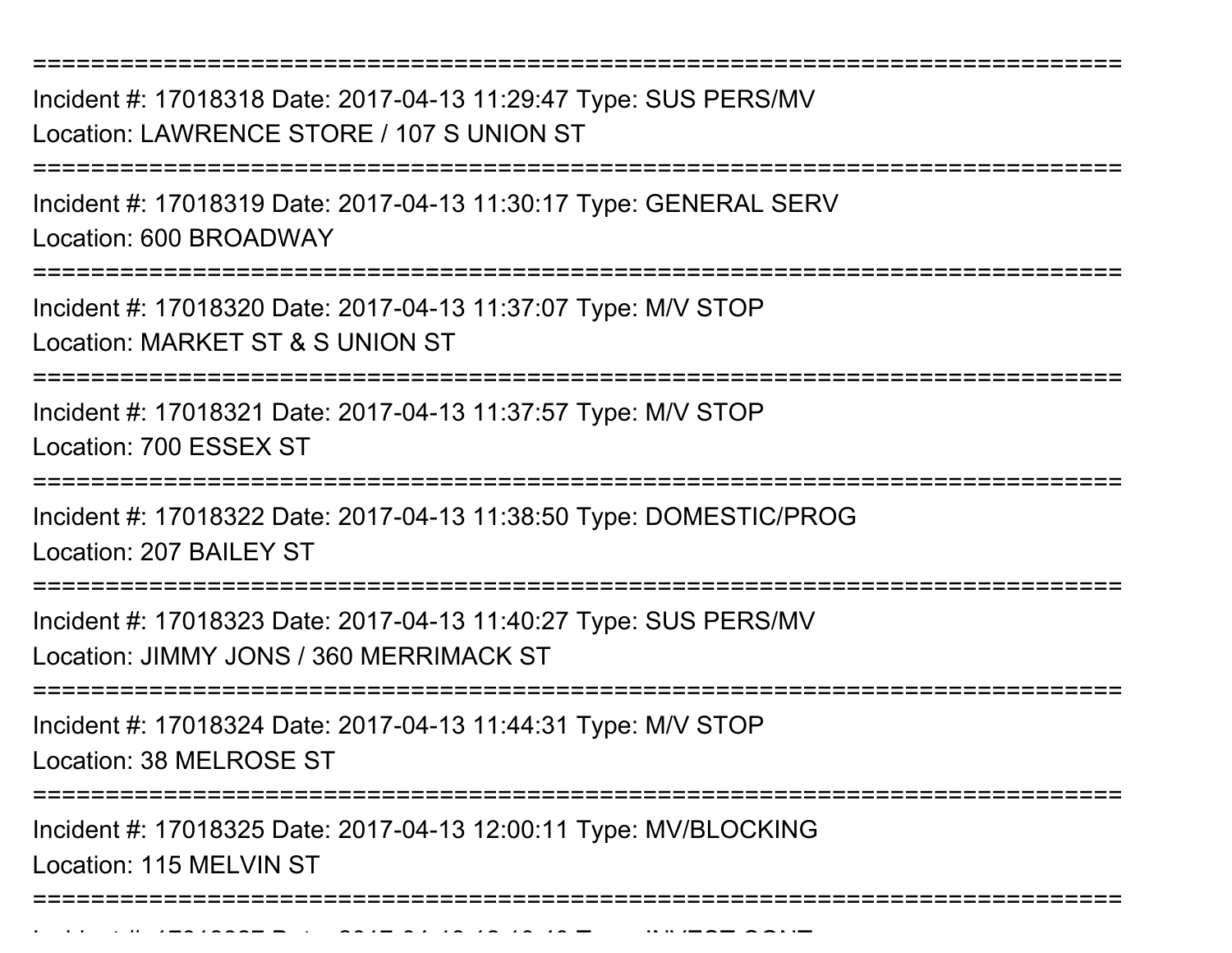Location: 20 MAY ST

===========================================================================Incident #: 17018326 Date: 2017-04-13 12:12:02 Type: PARK & WALKLocation: BRADFORD ST & BROADWAY===========================================================================Incident #: 17018328 Date: 2017-04-13 12:20:13 Type: GENERAL SERVLocation: 57 FERRY ST===========================================================================Incident #: 17018329 Date: 2017-04-13 12:32:44 Type: SUS PERS/MVLocation: 500 MERRIMACK ST===========================================================================Incident #: 17018330 Date: 2017-04-13 13:03:13 Type: MEDIC SUPPORTLocation: 38 CHELMSFORD ST===========================================================================Incident #: 17018331 Date: 2017-04-13 13:26:40 Type: NOISE ORDLocation: 35 CHICKERING ST===========================================================================Incident #: 17018332 Date: 2017-04-13 13:35:27 Type: DOMESTIC/PASTLocation: 90 LOWELL ST===========================================================================Incident #: 17018333 Date: 2017-04-13 13:44:52 Type: THREATSLocation: BOSTON MARKET / 435 WINTHROP AV===========================================================================Incident #: 17018334 Date: 2017-04-13 13:52:27 Type: AUTO ACC/NO PI

Location: 96 F HAVERHILL ST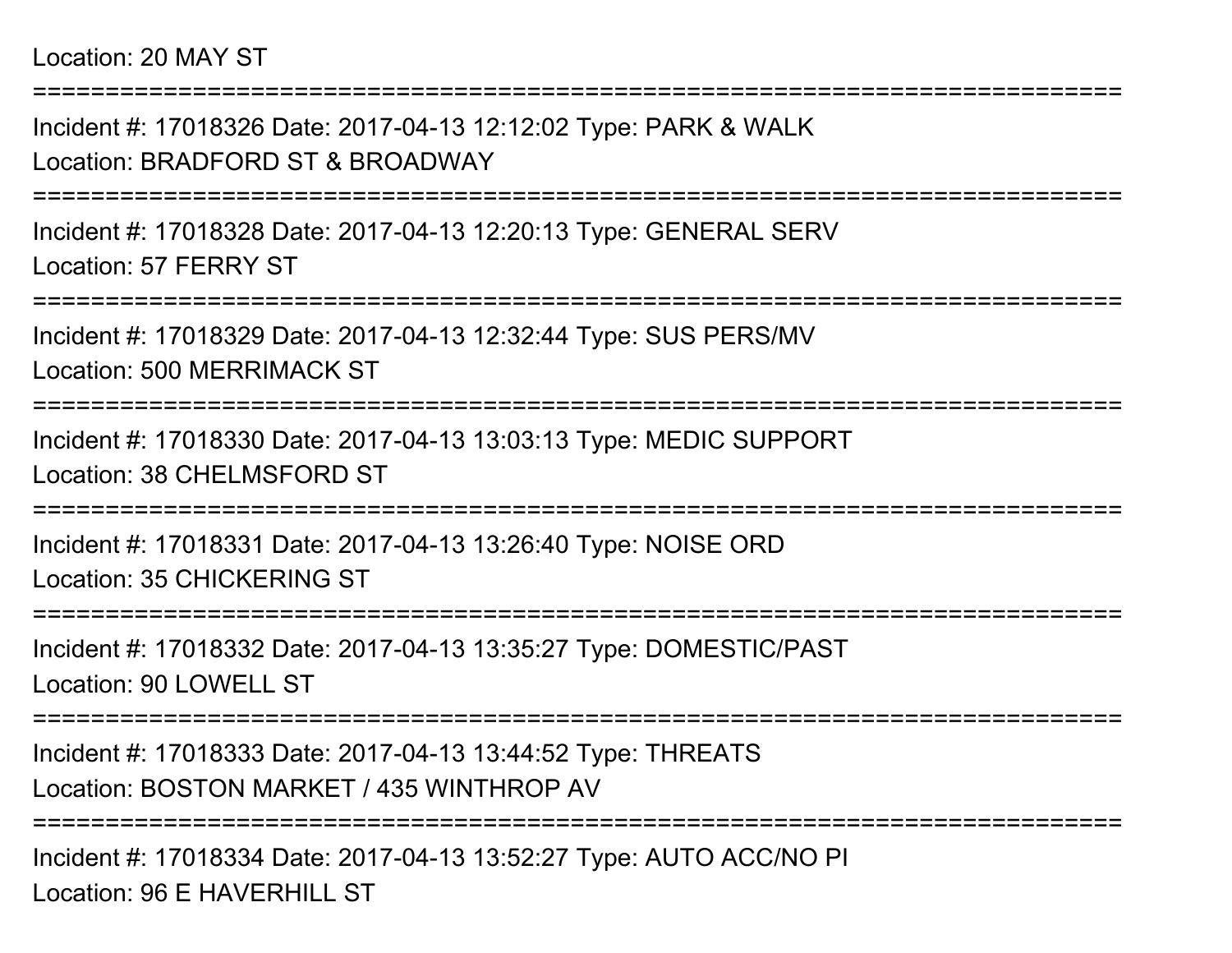Incident #: 17018335 Date: 2017-04-13 14:01:04 Type: GENERAL SERVLocation: 24 FARLEY ST #3===========================================================================Incident #: 17018336 Date: 2017-04-13 14:03:21 Type: CK WELL BEINGLocation: 132 SPRINGFIFLD ST #2 ===========================================================================Incident #: 17018337 Date: 2017-04-13 14:17:11 Type: LOST PROPERTYLocation: 71 EASTON ST #1===========================================================================Incident #: 17018338 Date: 2017-04-13 14:31:06 Type: M/V STOPLocation: S BROADWAY & SALEM ST===========================================================================Incident #: 17018339 Date: 2017-04-13 14:31:26 Type: LOST PROPERTYLocation: 21 CRESCENT ST #B===========================================================================Incident #: 17018340 Date: 2017-04-13 14:37:37 Type: TOW OF M/VLocation: 368 S UNION ST===========================================================================Incident #: 17018341 Date: 2017-04-13 14:43:33 Type: TOW/REPOSSEDLocation: 570 S UNION ST===========================================================================Incident #: 17018342 Date: 2017-04-13 14:46:54 Type: TOW/REPOSSEDLocation: 132 SPRUCE ST===========================================================================Incident #: 17018343 Date: 2017-04-13 14:48:08 Type: M/V STOPLocation: 205 BBOADWAY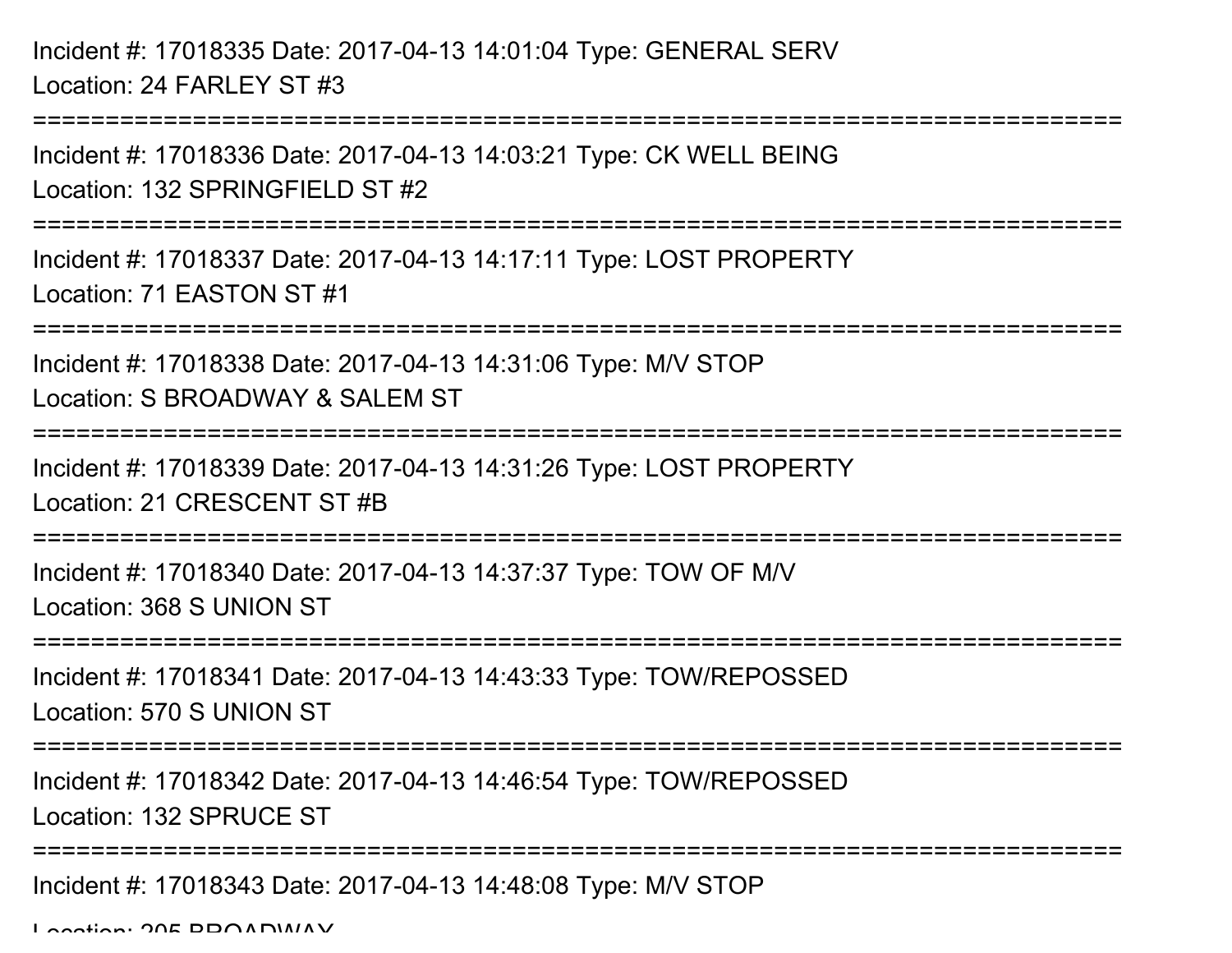===========================================================================Incident #: 17018344 Date: 2017-04-13 14:50:22 Type: TOW/REPOSSEDLocation: 32 WATER ST===========================================================================Incident #: 17018345 Date: 2017-04-13 14:55:38 Type: ALARM/BURGLocation: 142 SHEPARD ST===========================================================================Incident #: 17018346 Date: 2017-04-13 14:58:34 Type: MAN DOWNLocation: AMESBURY ST & COMMON ST===========================================================================Incident #: 17018347 Date: 2017-04-13 15:00:42 Type: M/V STOPLocation: LAWRENCE ST & LEXINGTON ST===========================================================================Incident #: 17018348 Date: 2017-04-13 15:06:23 Type: ALARM/BURGLocation: 271 MT VERNON ST===========================================================================Incident #: 17018349 Date: 2017-04-13 15:23:23 Type: M/V STOPLocation: 76 AMHERST ST===========================================================================Incident #: 17018350 Date: 2017-04-13 15:25:01 Type: M/V STOPLocation: 54 MANCHESTER ST===========================================================================Incident #: 17018351 Date: 2017-04-13 15:26:16 Type: M/V STOP

Location: CHICKERING ST

===========================================================================

Incident #: 17018352 Date: 2017-04-13 15:35:24 Type: M/V STOP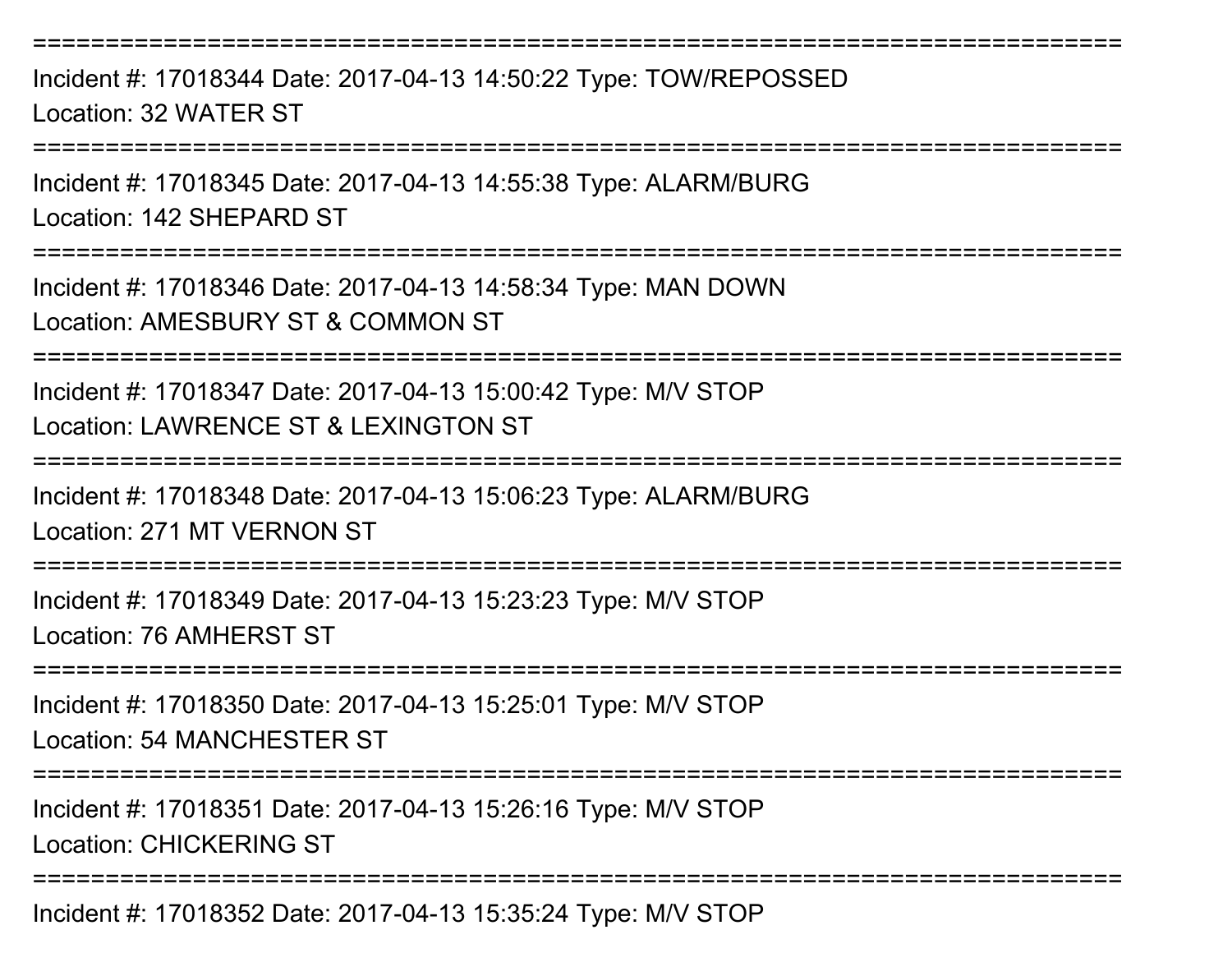Location: 941FZ2 / 200 COMMON ST===========================================================================Incident #: 17018353 Date: 2017-04-13 15:37:19 Type: AUTO ACC/NO PILocation: 13 HANCOCK ST===========================================================================Incident #: 17018354 Date: 2017-04-13 15:37:47 Type: M/V STOPLocation: BROADWAY & CEDAR ST===========================================================================Incident #: 17018355 Date: 2017-04-13 15:39:56 Type: DOMESTIC/PROGLocation: 362 ESSEX ST===========================================================================Incident #: 17018356 Date: 2017-04-13 15:51:32 Type: SUS PERS/MVLocation: 126 HAVERHILL ST===========================================================================Incident #: 17018357 Date: 2017-04-13 15:53:28 Type: M/V STOPLocation: BROADWAY & LOWELL ST ===========================================================================Incident #: 17018358 Date: 2017-04-13 15:55:06 Type: M/V STOPLocation: BROADWAY & LOWELL ST===========================================================================Incident #: 17018359 Date: 2017-04-13 16:01:17 Type: M/V STOPLocation: GRAFTON ST & S UNION ST===========================================================================Incident #: 17018360 Date: 2017-04-13 16:04:39 Type: M/V STOPLocation: BROADWAY & LOWELL ST

===========================================================================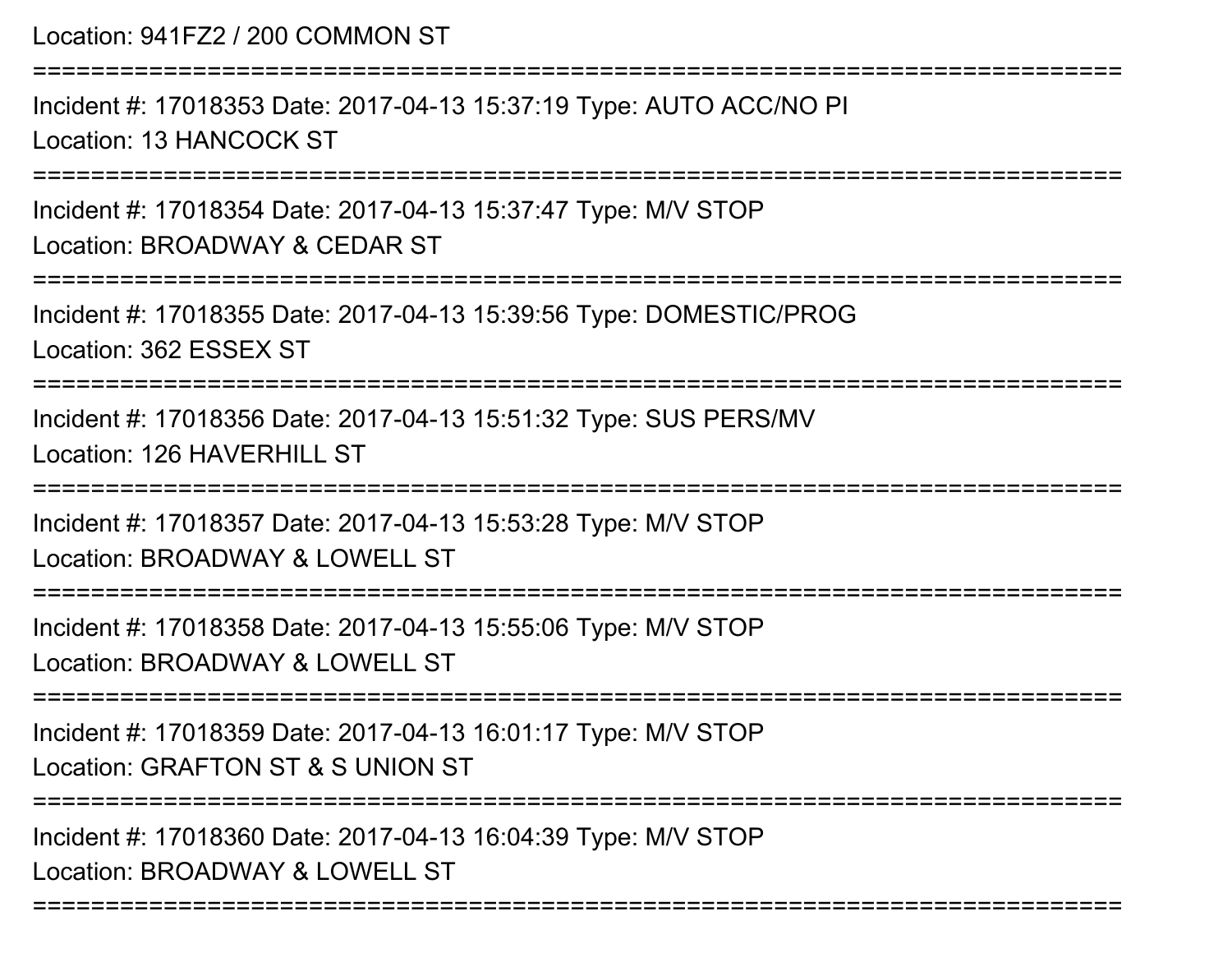Incident #: 17018362 Date: 2017-04-13 16:12:16 Type: M/V STOPLocation: BROADWAY & COMMON ST

===========================================================================

===========================================================================

Incident #: 17018363 Date: 2017-04-13 16:12:16 Type: HIT & RUN M/VLocation: 41 BERKELEY ST

===========================================================================

Incident #: 17018364 Date: 2017-04-13 16:12:43 Type: THREATS

Location: WAL IN WALK IN WALK IN / null

**================** 

Incident #: 17018365 Date: 2017-04-13 16:22:45 Type: AUTO ACC/NO PILocation: 187 ESSEX ST

================

Incident #: 17018366 Date: 2017-04-13 16:24:15 Type: M/V STOPLocation: BROADWAY & LOWELL ST

===========================================================================

Incident #: 17018367 Date: 2017-04-13 16:25:05 Type: KEEP PEACELocation: 51 BASSWOOD ST

===========================================================================

Incident #: 17018368 Date: 2017-04-13 16:31:48 Type: M/V STOPLocation: BROADWAY & CONCORD ST

===========================================================================

Incident #: 17018369 Date: 2017-04-13 16:46:19 Type: M/V STOPLocation: MELVIN ST & WINTER ST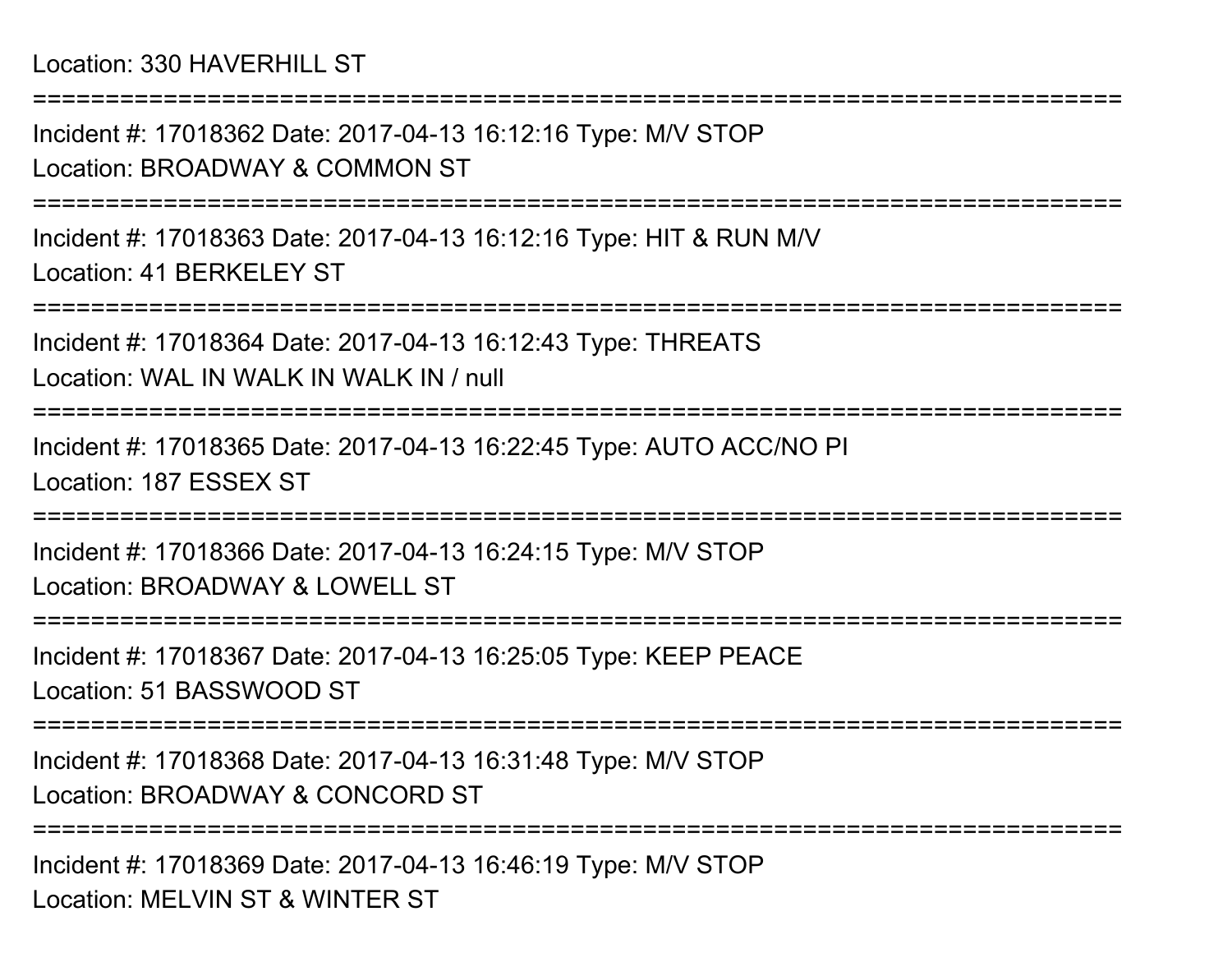Incident #: 17018370 Date: 2017-04-13 16:47:30 Type: M/V STOPLocation: BROADWAY & LOWELL ST

===========================================================================Incident #: 17018371 Date: 2017-04-13 16:57:57 Type: M/V STOPLocation: BROADWAY & LOWELL ST===========================================================================Incident #: 17018373 Date: 2017-04-13 17:01:03 Type: ANIMAL COMPLLocation: 92 FARLEY ST===========================================================================Incident #: 17018374 Date: 2017-04-13 17:01:27 Type: DISABLED MVLocation: ATKINSON ST & ELLIS ST===========================================================================Incident #: 17018372 Date: 2017-04-13 17:01:31 Type: M/V STOPLocation: BEACON AV & BEACON ST===========================================================================Incident #: 17018375 Date: 2017-04-13 17:03:44 Type: A&B PASTLocation: 293 JACKSON ST===========================================================================Incident #: 17018376 Date: 2017-04-13 17:14:12 Type: DRUG VIOLocation: STEARNS AV===========================================================================Incident #: 17018377 Date: 2017-04-13 17:39:14 Type: M/V STOPLocation: GRAFTON ST & WINTHROP AV===========================================================================Incident #: 17018378 Date: 2017-04-13 17:42:52 Type: M/V STOP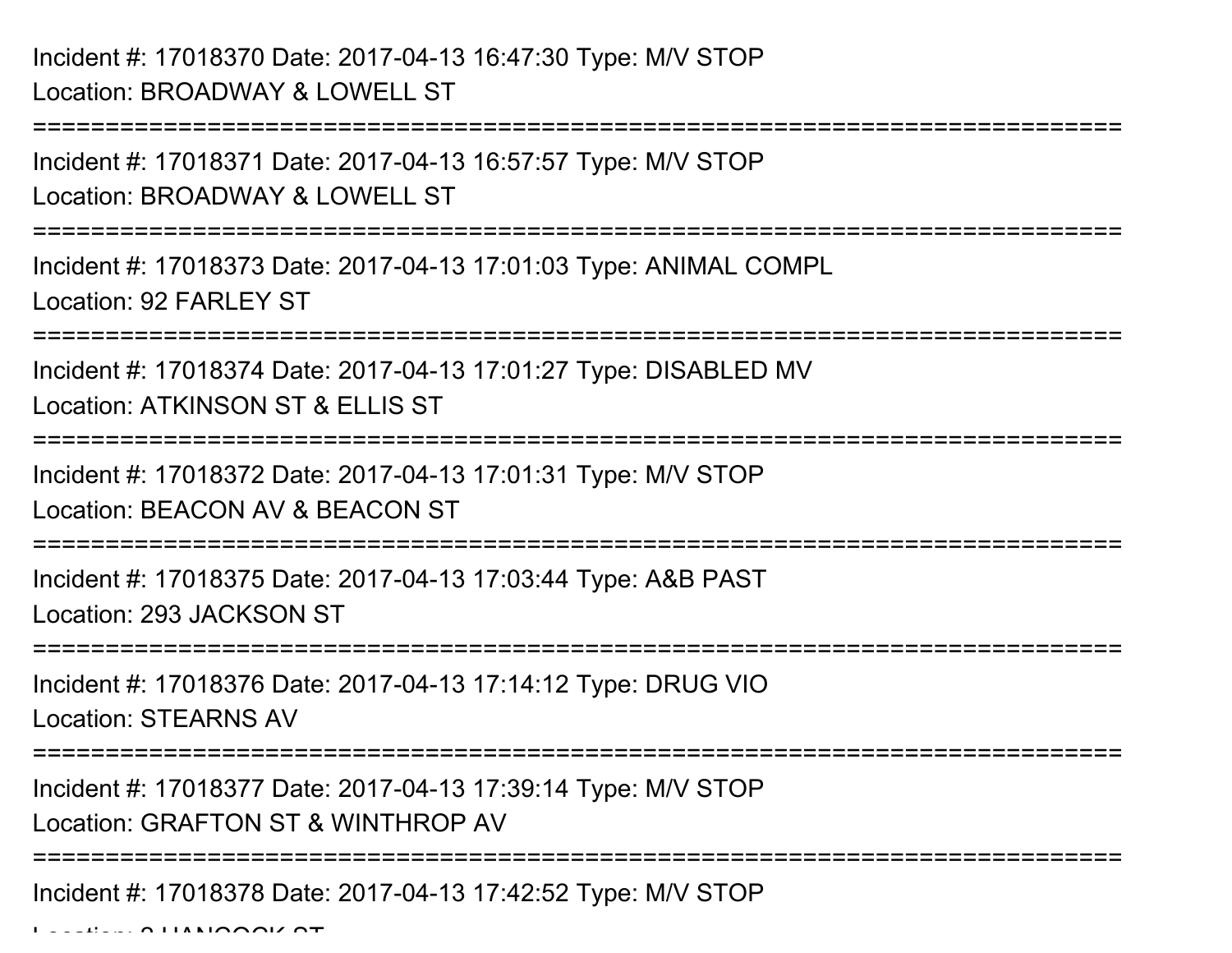===========================================================================Incident #: 17018379 Date: 2017-04-13 17:46:28 Type: M/V STOPLocation: ANDOVER ST & S UNION ST===========================================================================Incident #: 17018380 Date: 2017-04-13 17:47:19 Type: AUTO ACC/PILocation: WINTHROP AV===========================================================================Incident #: 17018381 Date: 2017-04-13 18:02:24 Type: AUTO ACC/PILocation: STORROW ST & WOODLAND ST===========================================================================Incident #: 17018382 Date: 2017-04-13 18:10:19 Type: FIGHTLocation: 15 HALL ST =========================== Incident #: 17018383 Date: 2017-04-13 18:15:40 Type: ALARMSLocation: 637 ANDOVER ST========================== Incident #: 17018384 Date: 2017-04-13 18:27:03 Type: AUTO ACC/NO PILocation: 468 HAMPSHIRE ST===========================================================================Incident #: 17018385 Date: 2017-04-13 18:28:58 Type: ABAND MVLocation: 681 LOWELL ST ===========================================================================Incident #: 17018386 Date: 2017-04-13 18:35:11 Type: MAN DOWNLocation: CARVER ST & SHATTUCK ST===========================================================================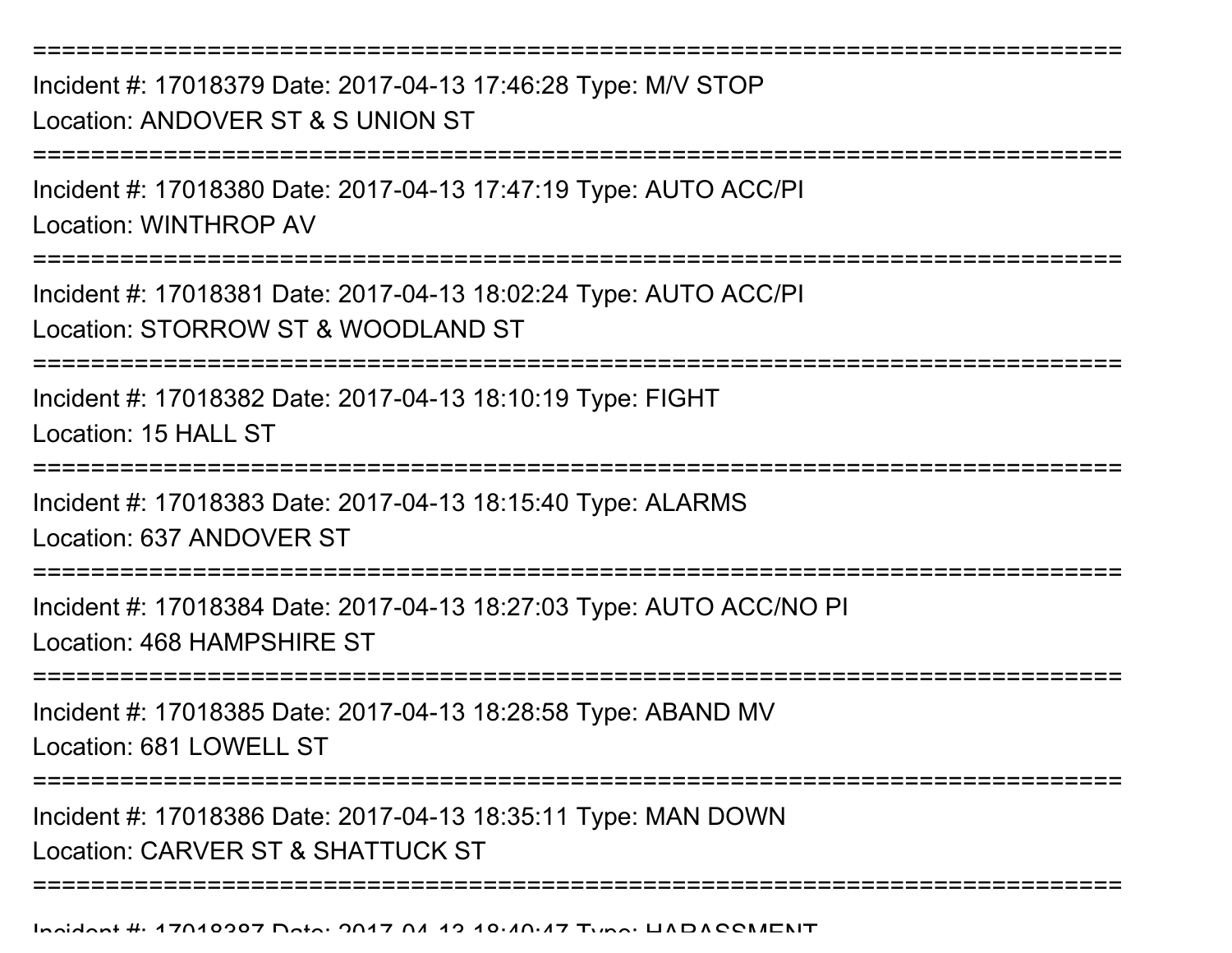===========================================================================Incident #: 17018388 Date: 2017-04-13 18:55:46 Type: SUS PERS/MVLocation: 175 BOSTON ST===========================================================================Incident #: 17018389 Date: 2017-04-13 18:56:59 Type: RECOV/STOL/MVLocation: 85 ANDOVER ST===========================================================================Incident #: 17018390 Date: 2017-04-13 18:59:25 Type: SUS PERS/MVLocation: 9 PROSPECT CT===========================================================================Incident #: 17018391 Date: 2017-04-13 19:21:56 Type: KEEP PEACELocation: 67 CONGRESS ST===========================================================================Incident #: 17018392 Date: 2017-04-13 19:29:05 Type: M/V STOPLocation: FRANKLIN ST & LOWELL ST ===========================================================================Incident #: 17018393 Date: 2017-04-13 19:31:17 Type: M/V STOPLocation: 50 COMMON ST===========================================================================Incident #: 17018394 Date: 2017-04-13 19:32:22 Type: M/V STOPLocation: CANAL ST & FRANKLIN ST ===========================================================================Incident #: 17018395 Date: 2017-04-13 19:32:53 Type: M/V STOPLocation: BROADWAY & ESSEX ST

===========================================================================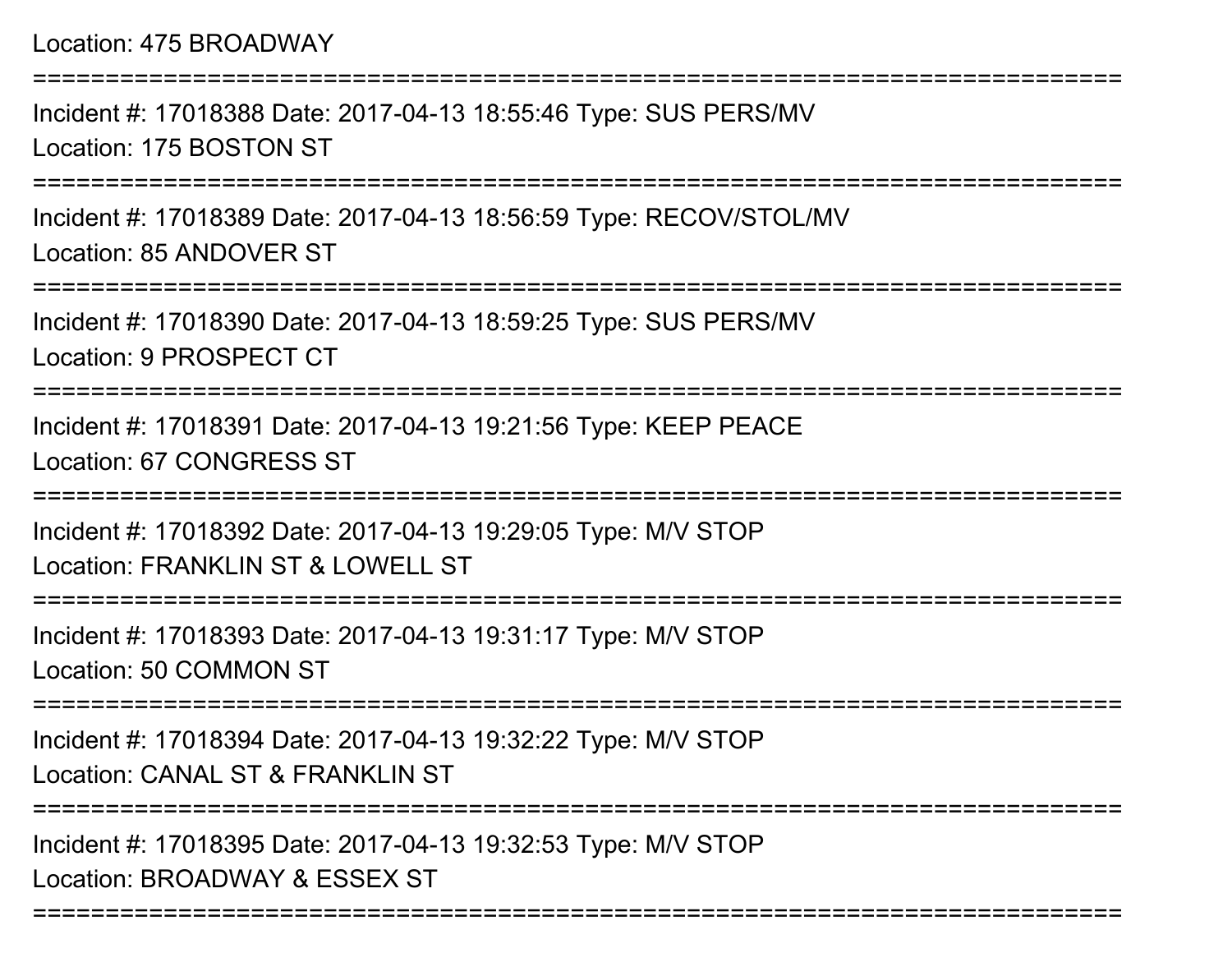Incident #: 17018396 Date: 2017-04-13 19:38:26 Type: 911 HANG UPLocation: 224 WINTHROP AV

===========================================================================

Incident #: 17018397 Date: 2017-04-13 19:40:17 Type: M/V STOPLocation: CROSS ST & FRANKLIN ST

===========================================================================

Incident #: 17018399 Date: 2017-04-13 19:55:00 Type: SUS PERS/MVLocation: 138 S BROADWAY

===========================================================================

Incident #: 17018398 Date: 2017-04-13 19:56:36 Type: SHOTS FIRED

Location: FRANKLIN ST & METHUEN ST

```
===========================================================================
```
Incident #: 17018400 Date: 2017-04-13 19:58:47 Type: MEDIC SUPPORTLocation: 10 ROWE ST

======================

Incident #: 17018401 Date: 2017-04-13 20:02:44 Type: DISTURBANCELocation: 43 BROOKFIELD ST

```
===========================================================================
```
Incident #: 17018402 Date: 2017-04-13 20:21:33 Type: SUS PERS/MV

Location: GARDEN ST & NEWBURY ST

===========================================================================

Incident #: 17018403 Date: 2017-04-13 20:28:18 Type: SUS PERS/MV

Location: 8 HEY ST

===========================================================================

Incident #: 17018404 Date: 2017-04-13 20:30:32 Type: RECOV/STOL/MVLocation: 500 MERRIMACK ST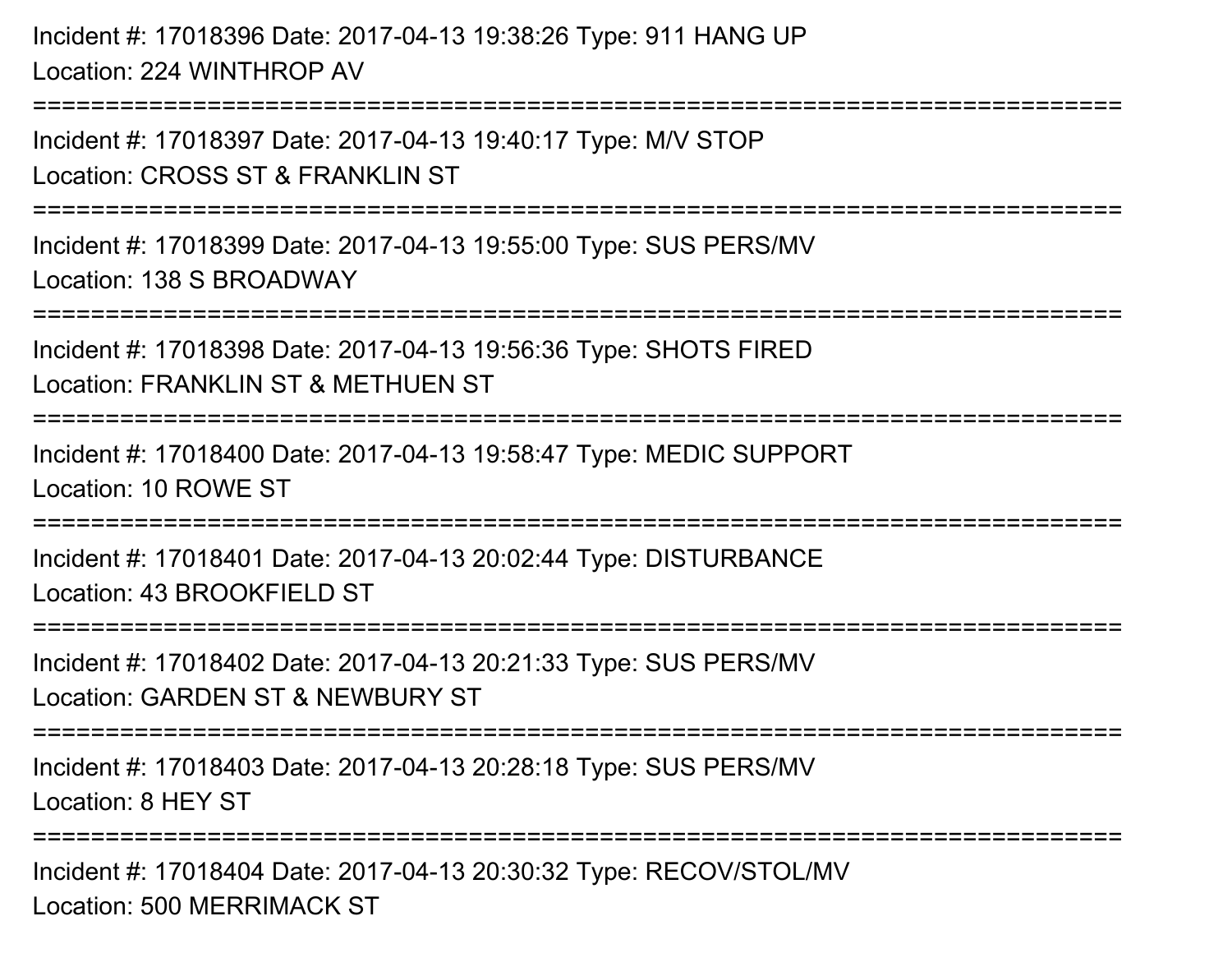Incident #: 17018405 Date: 2017-04-13 20:44:27 Type: AUTO ACC/NO PILocation: S UNION ST & SALEM ST

===========================================================================

Incident #: 17018406 Date: 2017-04-13 20:44:34 Type: DISTURBANCELocation: 138 S UNION ST #7 FL 2

===========================================================================

Incident #: 17018407 Date: 2017-04-13 20:47:23 Type: SHOTS FIREDLocation: ABBOTT ST & SHAWSHEEN RD

===========================================================================

Incident #: 17018408 Date: 2017-04-13 21:00:53 Type: AUTO ACC/NO PILocation: BANK OF AMERICA / 257 ESSEX ST

===========================================================================

Incident #: 17018409 Date: 2017-04-13 21:15:02 Type: MISSING PERSLocation: 43 MAY ST

===========================================================================

Incident #: 17018410 Date: 2017-04-13 21:17:14 Type: ANIMAL COMPL

Location: BICKNELL TER

 $\mathcal{L}$  and  $\mathcal{L}$   $\mathcal{L}$   $\mathcal{L}$   $\mathcal{L}$   $\mathcal{L}$   $\mathcal{L}$   $\mathcal{L}$   $\mathcal{L}$   $\mathcal{L}$   $\mathcal{L}$   $\mathcal{L}$   $\mathcal{L}$   $\mathcal{L}$   $\mathcal{L}$   $\mathcal{L}$   $\mathcal{L}$   $\mathcal{L}$   $\mathcal{L}$   $\mathcal{L}$   $\mathcal{L}$   $\mathcal{L}$   $\mathcal{L}$   $\mathcal{L}$ 

===========================================================================

Incident #: 17018411 Date: 2017-04-13 21:20:23 Type: UNWANTEDGUESTLocation: 143 FARNHAM ST

===========================================================================

Incident #: 17018412 Date: 2017-04-13 21:21:27 Type: DISTURBANCELocation: 11 FOREST ST

===========================================================================

Incident #: 17018413 Date: 2017-04-13 21:27:27 Type: ROBBERY ARMED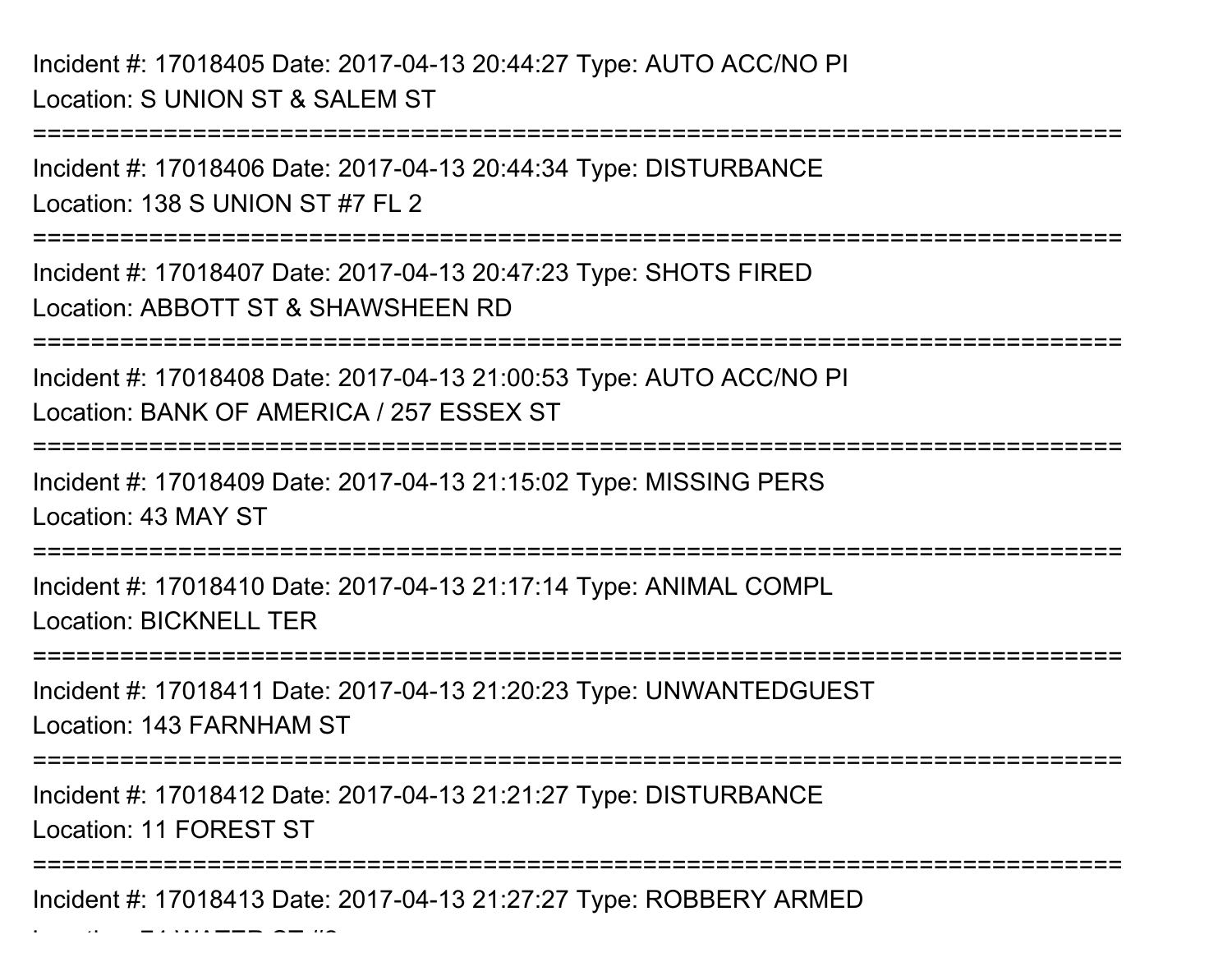===========================================================================

Incident #: 17018414 Date: 2017-04-13 21:33:16 Type: SUS PERS/MVLocation: BROADWAY & CROSS ST

===========================================================================

Incident #: 17018415 Date: 2017-04-13 22:04:22 Type: M/V STOPLocation: HAMPSHIRF ST & HAVERHILL ST

===========================================================================

Incident #: 17018416 Date: 2017-04-13 22:08:34 Type: LARCENY/PASTLocation: CUMBERLAND FARMS / INMAN & S BROADWAY

===========================================================================

Incident #: 17018417 Date: 2017-04-13 22:22:46 Type: SUS PERS/MVLocation: 25 PACKARD ST

===========================================================================

Incident #: 17018418 Date: 2017-04-13 22:51:38 Type: MISSING PERSLocation: 441 S BROADWAY

===========================================================================

Incident #: 17018419 Date: 2017-04-13 23:03:33 Type: LOUD NOISELocation: 30 RHINE ST

===========================================================================

Incident #: 17018420 Date: 2017-04-13 23:10:18 Type: LOUD NOISELocation: 98 FOSTER ST #2

===============

===========================================================================

Incident #: 17018421 Date: 2017-04-13 23:12:28 Type: SUS PERS/MVLocation: 11 OHIO AV